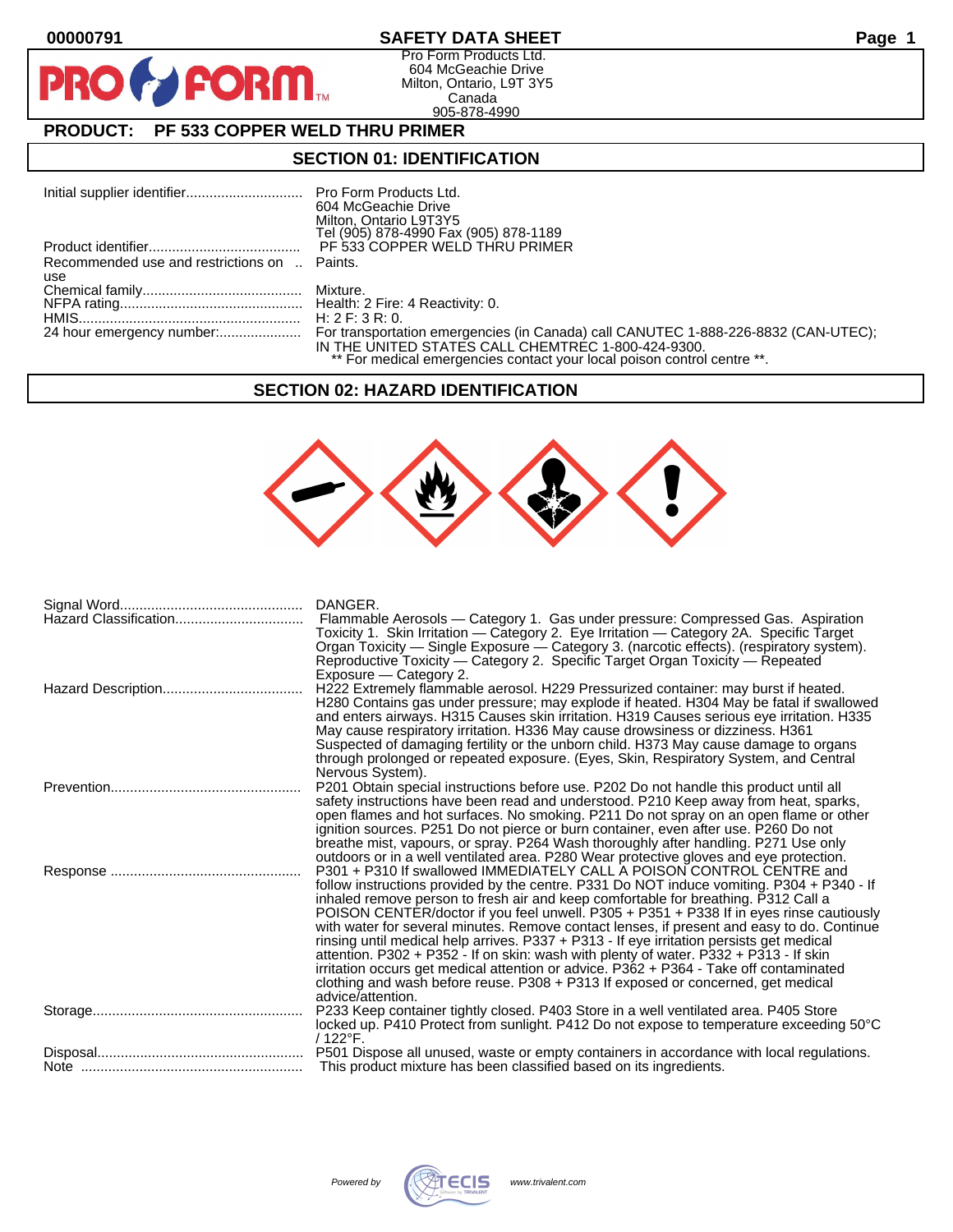# **PRODUCT: PF 533 COPPER WELD THRU PRIMER**

| <b>SECTION 03: COMPOSITION / INFORMATION ON INGREDIENTS</b> |            |          |  |
|-------------------------------------------------------------|------------|----------|--|
| CHEMICAL NAME AND SYNONYMS                                  | CAS#       | IWT. %   |  |
| Petroleum gases, liquefied, sweetened                       | 68476-86-8 | 10-30    |  |
| Acetic acid, methyl ester                                   | 79-20-9    | 10-30    |  |
| n-Butyl Acetate                                             | 123-86-4   | $7 - 13$ |  |
| Toluene                                                     | 108-88-3   | $7 - 13$ |  |
| Acetone                                                     | 67-64-1    | $5 - 10$ |  |
| Copper                                                      | 7440-50-8  | $3 - 7$  |  |

<<The actual concentration(s) withheld as a trade secret>> .

# **SECTION 04: FIRST-AID MEASURES**

|                                                                  | In case of contact, immediately flush eyes, keeping eyelids open, with plenty of water for at<br>least 15 minutes. Consult a physician if irritation continues.                                                                                                                                                                                                                                                                                                                                                                                                                                                                                               |
|------------------------------------------------------------------|---------------------------------------------------------------------------------------------------------------------------------------------------------------------------------------------------------------------------------------------------------------------------------------------------------------------------------------------------------------------------------------------------------------------------------------------------------------------------------------------------------------------------------------------------------------------------------------------------------------------------------------------------------------|
|                                                                  | Immediately remove all contaminated clothing; flush skin with water for at least 15 minutes.                                                                                                                                                                                                                                                                                                                                                                                                                                                                                                                                                                  |
|                                                                  | If irritation persists, seek medical attention.<br>If inhaled, remove to fresh air. If not breathing, give artificial respiration. If breathing is<br>difficult, give oxygen, obtain medical attention.                                                                                                                                                                                                                                                                                                                                                                                                                                                       |
|                                                                  | If ingestion is suspected, contact physician or poison control center immediately. If                                                                                                                                                                                                                                                                                                                                                                                                                                                                                                                                                                         |
| Most important symptoms and effects,<br>whether acute or delayed | spontaneous vomiting occurs have victim lean forward with head down to prevent<br>aspiration of fluid into the lungs. Never give anything by mouth to an unconscious person.<br>Causes skin and eye irritation. Symptoms may include stinging, tearing, redness, swelling,<br>and blurred vision. Direct contact with eyes may cause temporary irritation. May cause<br>respiratory irritation. Vapors have a narcotic effect and may cause headache, fatique,<br>dizziness and nausea. This product contains ingredients that are suspected of damaging<br>fertility or the unborn child. Causes damage to organs through prolonged or repeated<br>exposure. |
|                                                                  | Treat victims symptomatically. The main hazard from ingestion is aspiration of the liquid<br>into the lungs producing chemical pneumonitis. In the event of an incident involving this product ensure that medical authorities are provided a copy of this safety data sheet.                                                                                                                                                                                                                                                                                                                                                                                 |

# **SECTION 05: FIRE-FIGHTING MEASURES**

media Do not use water in a jet. Specific hazards arising from the ............. Oxides of carbon (CO, CO2).

hazardous product, such as the nature of any hazardous combustion products<br>Special protective equipment and ............

Suitable and unsuitable extinguishing ..... "Alcohol" foam, CO2, dry chemical. In cases of larger fires, water spray should be used.

Extremely flammable aerosol. Firefighter should be equipped with self-contained breathing precautions for fire-fighters apparatus and full protective clothing to protect against potentially toxic and irritating fumes. Cool fire-exposed containers with cold water spray. Heat will cause pressure buildup and may cause explosive rupture. Solvent vapours may be heavier than air and may build up and travel along the ground to an ignition source, which may result in a flash back to the source of the vapours. Keep run-off water from entering sewers and other waterways. Dike for water control.

## **SECTION 06: ACCIDENTAL RELEASE MEASURES**

 Leak/spill.................................................. Ventilate. Eliminate all sources of ignition. Isolate area and keep unauthorized people away. Do not walk through spilled material. Wear recommended protective equipment. Contain the spill. Use non-sparking tools and equipment to pick up the spilled material. Cover spill with absorbent material and place in appropriate containers. Spill area can be washed with water. Collect wash water for approved disposal. Spilled material and water rinses are classified as chemical waste, and must be disposed of in accordance with current local, provincial, state, and federal regulations.

## **SECTION 07: HANDLING AND STORAGE**

Precautions for safe handling.................... Pressurized container: Do not pierce or burn, even after use. Do not use if spray button is missing or defective. Do not spray on a naked flame or any other incandescent material. Do not smoke while using or until sprayed surface is thoroughly dry. Do not pressurize, cut, weld, braze, solder, drill, grind, or expose empty containers to heat, sparks or open flames. Containers must be grounded and bonded. Do not use near sources of ignition, open flames or sparks. Do not cut, drill, weld or grind on or near the container. Open containers

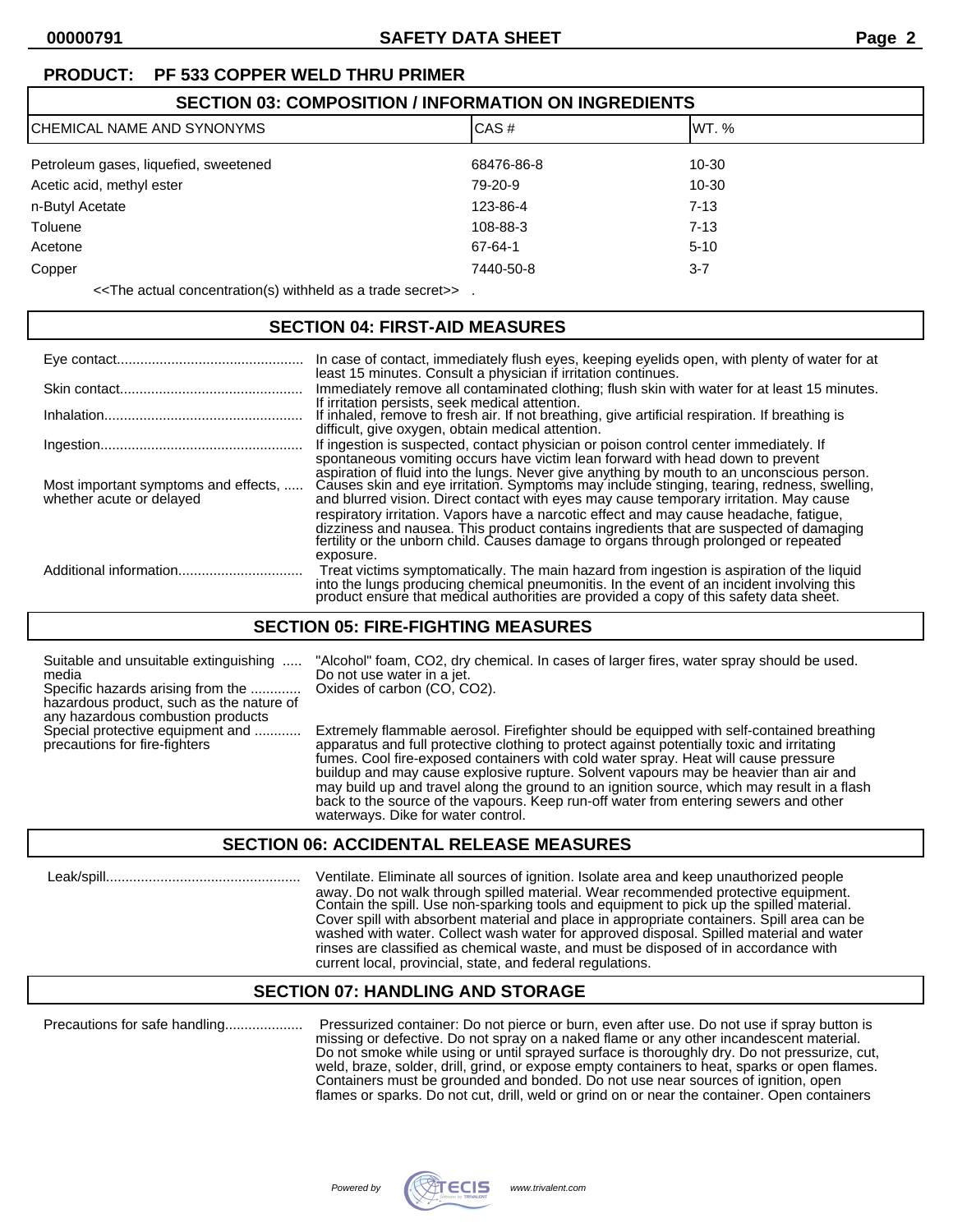**00000791 SAFETY DATA SHEET Page 3**

### **PRODUCT: PF 533 COPPER WELD THRU PRIMER**

### **SECTION 07: HANDLING AND STORAGE**

| Precautions for safe handling              | slowly to allow for any pressure build-up to escape. Keep containers closed when not in<br>use. Always adopt precautionary measures against build-up of static which may arise from<br>appliances, handling and the containers in which product is packed. Avoid breathing<br>vapours or mist. Avoid all skin contact and ventilate adequately, otherwise wear an<br>appropriate breathing apparatus. Employees should wash hands and face before eating or<br>drinking. |
|--------------------------------------------|--------------------------------------------------------------------------------------------------------------------------------------------------------------------------------------------------------------------------------------------------------------------------------------------------------------------------------------------------------------------------------------------------------------------------------------------------------------------------|
| Conditions for safe storage, including any | Keep away from heat, sparks, and open flames. Store in a cool, dry and well ventilated<br>area. Store away from sunlight. Store away from oxidizing and reducing materials. Keep                                                                                                                                                                                                                                                                                         |
| <i>incompatibilities</i>                   | container closed when not in use. Do not store above 50 deg C.                                                                                                                                                                                                                                                                                                                                                                                                           |

### **SECTION 08: EXPOSURE CONTROLS / PERSONAL PROTECTION**

| INGREDIENTS                              | <b>TWA</b>            | <b>ACGIH TLV</b><br><b>STEL</b>                                                                                                                                                                                                                                                                                                                                                                                                                                                    | <b>OSHA PEL</b><br>PEL | STEL               | <b>NIOSH</b><br>REL       |
|------------------------------------------|-----------------------|------------------------------------------------------------------------------------------------------------------------------------------------------------------------------------------------------------------------------------------------------------------------------------------------------------------------------------------------------------------------------------------------------------------------------------------------------------------------------------|------------------------|--------------------|---------------------------|
| Petroleum gases,<br>liquefied, sweetened | Not established       | Not established                                                                                                                                                                                                                                                                                                                                                                                                                                                                    | Not established        | Not established    | Not established           |
| Acetic acid, methyl ester                | $200$ ppm             | Not established<br>CA ON: 200ppm (TWA), 250ppm (STEV-C)                                                                                                                                                                                                                                                                                                                                                                                                                            | $200$ ppm              | Not established    | Not established           |
| n-Butyl Acetate                          | 50 ppm                | $150$ ppm                                                                                                                                                                                                                                                                                                                                                                                                                                                                          | $150$ ppm              | $200$ ppm          | 150 ppm / STEL 200<br>ppm |
|                                          |                       | CA ON: 50ppm (TWA), 150ppm (STEL)                                                                                                                                                                                                                                                                                                                                                                                                                                                  |                        |                    |                           |
| Toluene                                  | 20 ppm                | Not established                                                                                                                                                                                                                                                                                                                                                                                                                                                                    | $200$ ppm              | 500 ppm 10 minutes | 100 ppm / STEL 150<br>ppm |
|                                          | CA ON: TWA: 20 ppm    |                                                                                                                                                                                                                                                                                                                                                                                                                                                                                    |                        |                    |                           |
| Acetone                                  | 250 ppm TLV           | 500 ppm                                                                                                                                                                                                                                                                                                                                                                                                                                                                            | $1,000$ ppm            | Not established    | 250 ppm                   |
|                                          |                       | CA ON: 500ppm (TWA); 750ppm (STEL)                                                                                                                                                                                                                                                                                                                                                                                                                                                 |                        |                    |                           |
| Copper                                   | $0.2$ mg/m $3$ (dust) | Not established                                                                                                                                                                                                                                                                                                                                                                                                                                                                    | 1 mg/m $3$ (dust)      | Not established    | 1 mg/m $3$ (dust)         |
|                                          |                       | Local exhaust ventilation is recommended. Wear an appropriate, properly fitted respirator<br>when contaminant levels exceed the recommended exposure limits. Use NIOSH approved<br>respirator or equipment. Do not exceed the use limits of the respirator.<br>Chemical safety goggles and full faceshield if a splash hazard exists.<br>Chemical resistant gloves.<br>Wear adequate protective clothes. Wear long sleeves and trousers to prevent dermal<br>exposure.             |                        |                    |                           |
|                                          |                       | Safety boots per local regulations.<br>Eye wash facility and emergency shower should be in close proximity. Employees should<br>wash their hands and face before eating, drinking, or using tobacco products.                                                                                                                                                                                                                                                                      |                        |                    |                           |
| Appropriate engineering controls         |                       | Provide natural or mechanical ventilation to control exposure levels below airborne<br>exposure limits. Local mechanical exhaust ventilation should be used at sources of air<br>contamination, such as open process equipment, or during purging operations, to capture<br>gases and fumes that may be emitted. Standard reference sources regarding industrial<br>ventilation (ie. ACGIH industrial ventilation) should be consulted for guidance about<br>adequate ventilation. |                        |                    |                           |

## **SECTION 09: PHYSICAL AND CHEMICAL PROPERTIES**

| Appearance/Physical state                      | Aerosol.                          |
|------------------------------------------------|-----------------------------------|
|                                                | Copper.                           |
|                                                | Solvent odour.                    |
| Odour threshold (ppm)                          | Not available.                    |
| Vapour pressure (mm Hg)                        | Not available.                    |
| Vapour density (air=1)                         | >1.                               |
|                                                | No data.                          |
| Relative Density (Specific Gravity)            | 0.852.                            |
|                                                | 7.11 lb/usg - 0.852 g/mL.         |
| Melting / Freezing point (deg C)               | Not available.                    |
|                                                | Insoluble in water.               |
| Initial boiling point / boiling range (deg C). | 56°C (liquid).                    |
|                                                | Not available.                    |
| Flash point (deg C), method                    | -96.4°C Closed cup. (propellant). |
| Auto ignition temperature (deg C)              | Not available.                    |
| Upper flammable limit (% vol)                  | 16.0.                             |
| Lower flammable limit (% vol)                  | 1.2.                              |
| Partition coefficient - n-octanol/water        | Not available.                    |
|                                                |                                   |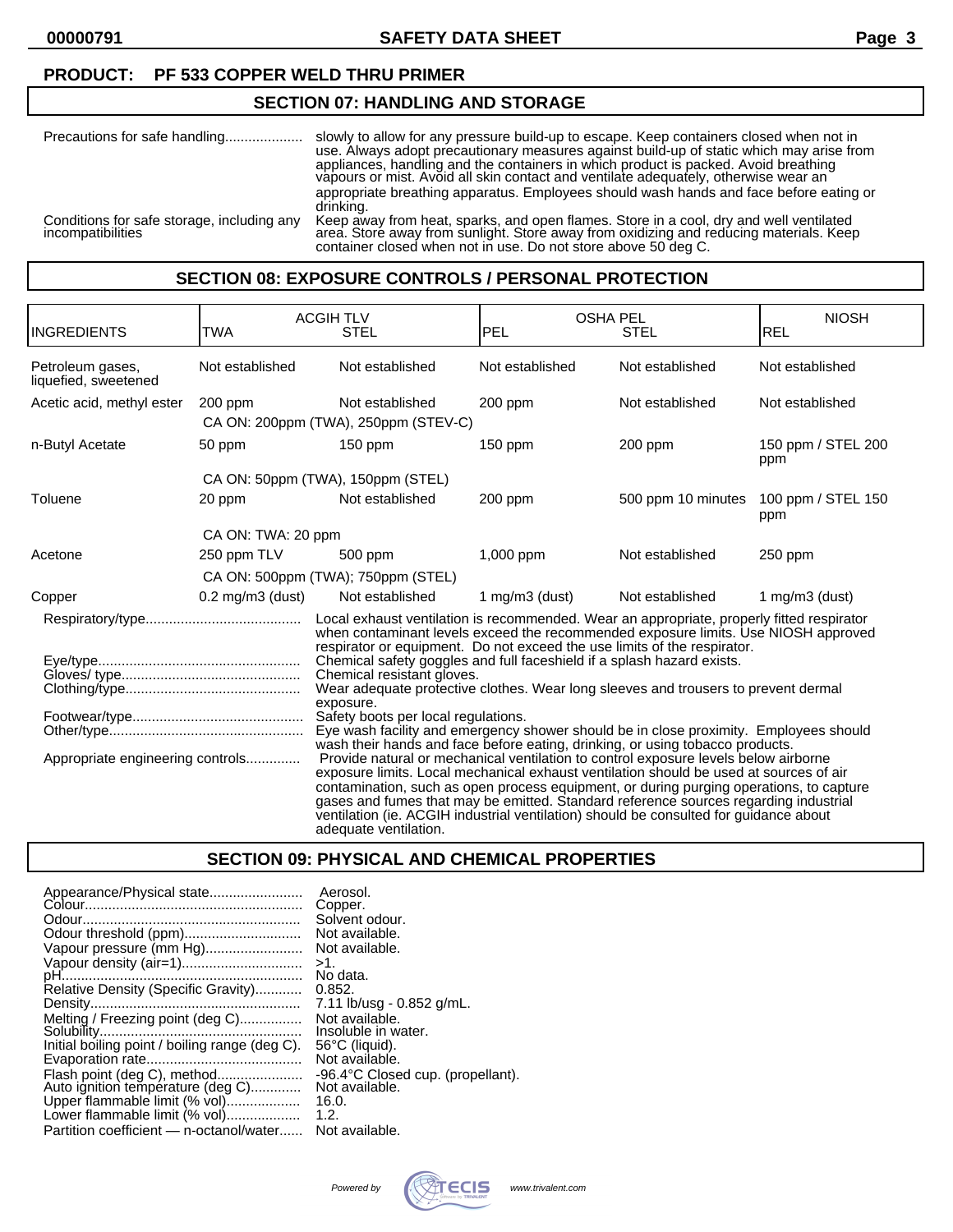**00000791 SAFETY DATA SHEET Page 4**

#### **PRODUCT: PF 533 COPPER WELD THRU PRIMER**

#### **SECTION 09: PHYSICAL AND CHEMICAL PROPERTIES**

| Maximum incremental reactivity (MIR) 0.87. |  |
|--------------------------------------------|--|
|                                            |  |

### **SECTION 10: STABILITY AND REACTIVITY**

|                                                                                                              | Stable at normal temperatures and pressures.<br>Avoid heat, sparks and flames. Explosive reactions can occur in the presence of strong<br>oxidizing agents. |
|--------------------------------------------------------------------------------------------------------------|-------------------------------------------------------------------------------------------------------------------------------------------------------------|
| Possibility of hazardous reactions<br>Conditions to avoid, including static<br>discharge, shock or vibration | Hazardous polymerization will not occur.<br>Keep away from heat. Incompatible with strong oxidizers. Strong bases.                                          |
|                                                                                                              | Hazardous decomposition products Oxides of carbon (CO,CO2). Other potentially toxic fumes.                                                                  |

### **SECTION 11: TOXICOLOGICAL INFORMATION**

| <b>INGREDIENTS</b>                    | <b>LC50</b>                                                                                                                                                                                                                                                                                                                                                                                                                                                                                                                                                                                                                                                                                                                                                                                                                                                                                                                                                                                                                                                                               |                                                        | LD50                                                       |
|---------------------------------------|-------------------------------------------------------------------------------------------------------------------------------------------------------------------------------------------------------------------------------------------------------------------------------------------------------------------------------------------------------------------------------------------------------------------------------------------------------------------------------------------------------------------------------------------------------------------------------------------------------------------------------------------------------------------------------------------------------------------------------------------------------------------------------------------------------------------------------------------------------------------------------------------------------------------------------------------------------------------------------------------------------------------------------------------------------------------------------------------|--------------------------------------------------------|------------------------------------------------------------|
| Petroleum gases, liquefied, sweetened |                                                                                                                                                                                                                                                                                                                                                                                                                                                                                                                                                                                                                                                                                                                                                                                                                                                                                                                                                                                                                                                                                           | $31$ mg/L (Rat) 4 hr                                   | No data                                                    |
| Acetic acid, methyl ester             |                                                                                                                                                                                                                                                                                                                                                                                                                                                                                                                                                                                                                                                                                                                                                                                                                                                                                                                                                                                                                                                                                           | 16000 ppm (Rat) 4 h                                    | LD50 5001 mg/kg oral rat LD50<br>5001 mg/kg dermal rabbit  |
| n-Butyl Acetate                       |                                                                                                                                                                                                                                                                                                                                                                                                                                                                                                                                                                                                                                                                                                                                                                                                                                                                                                                                                                                                                                                                                           | 5.2 mg/L<br>>33 mg/L vapour,<br>(rat) dust/mist        | 10760 mg/kg (rat, oral)<br>14112<br>mg/kg (rabbit, dermal) |
| Toluene                               |                                                                                                                                                                                                                                                                                                                                                                                                                                                                                                                                                                                                                                                                                                                                                                                                                                                                                                                                                                                                                                                                                           | 8000ppm rat inhalation<br>400ppm mouse inhalation 24hr | 5,000 mg/kg rat oral;<br>12,124 mg/kg rabbit dermal        |
| Acetone                               |                                                                                                                                                                                                                                                                                                                                                                                                                                                                                                                                                                                                                                                                                                                                                                                                                                                                                                                                                                                                                                                                                           | 50,100 mg/m3 8 hours, rat                              | 5,800 mg/kg (rat oral)                                     |
| Copper                                | Not available                                                                                                                                                                                                                                                                                                                                                                                                                                                                                                                                                                                                                                                                                                                                                                                                                                                                                                                                                                                                                                                                             |                                                        | ORL-DOM LDLo:<br>18,000-18,200mg/kg                        |
| Effects of chronic exposure           | Eye contact. Skin contact. Inhalation. Ingestion. Skin absorption.<br>Causes skin irritation. Causes serious eye irritation. The aromatic hydrocarbon solvents in<br>this product can be irritating to the eyes, nose and throat. In high concentration, they may<br>cause central nervous system depression and narcosis characterized by nausea,<br>lightheadedness and dizziness from overexposure by inhalation. May be harmful if<br>absorbed through the skin. Aspiration of the material can cause lung damage.<br>Prolonged or repeated skin contact may cause drying or cracking of skin. Breathing high concentrations of vapour may cause anesthetic effects and serious health effects.<br>Prolonged or repeated exposure may lead to liver, kidney or central nervous system<br>symptoms, Intentional misuse by deliberately concentrating and inhaling this product may<br>be harmful or fatal.<br>IARC has classified Toluene as a Group 3 (Not classifiable as to its carcinogenicity to humans); ACGIH has classified Toluene as a Group A4 (Not classifiable as a human |                                                        |                                                            |
| Specific Target Organ Toxicity        | carcinogen).<br>Toluene is fetotoxic in rats and mice at maternally toxic levels. Prolonged and repeated<br>exposure of pregnant animals (>1500 ppm) to Toluene have been reported to cause<br>adverse fetal developmental effects. Toluene is known by the State of California to cause<br>adverse fetal developmental effects.<br>May cause drowsiness or dizziness. May cause respiratory irritation. Causes damage to<br>organs through prolonged or repeated exposure . (Eyes, Skin, Respiratory System, and<br>Central Nervous System).                                                                                                                                                                                                                                                                                                                                                                                                                                                                                                                                             |                                                        |                                                            |

#### **SECTION 12: ECOLOGICAL INFORMATION**

| Persistence and degradability |
|-------------------------------|

Environmental........................................... Do not allow to enter waters, waste water or soil. Persistence and degradability................... Not available.

### **SECTION 13: DISPOSAL CONSIDERATIONS**

contaminated packaging regulations.

Information on safe handling for disposal . Contents under pressure. Do not puncture, incinerate or expose to heat, even when empty.<br>and methods of disposal, including any Dispose of waste in accordance with all applicable Dispose of waste in accordance with all applicable Federal, Provincial/State and local